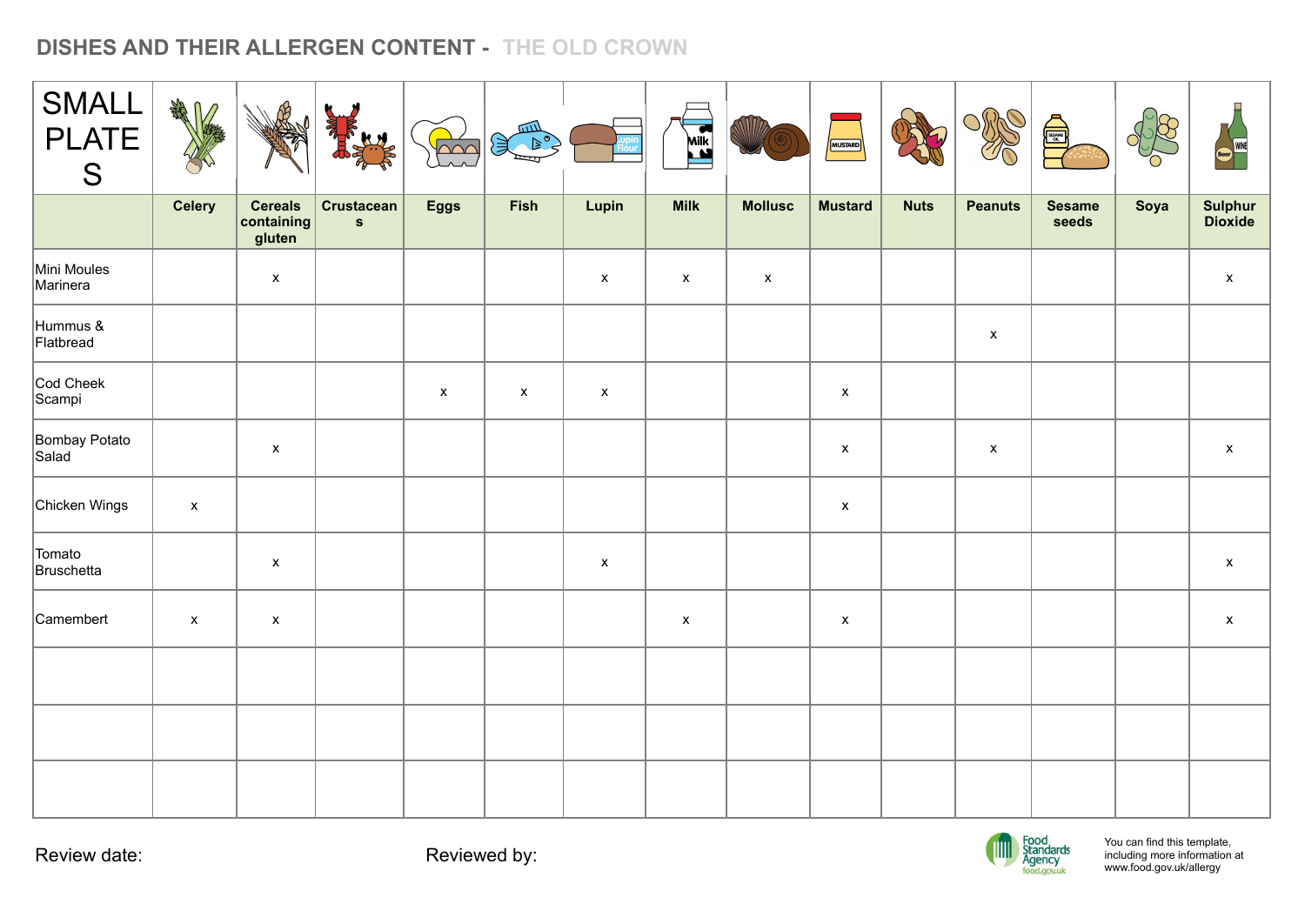## **DISHES AND THEIR ALLERGEN CONTENT - THE OLD CROWN**

| <b>SIDES</b>           | <b>SARRY</b><br>$\mathbb{M}$ | $\mathbb{R}^2$                         | <b>RANGE</b><br><b>SHAR</b>       | $\sqrt{2}$  | 仙山<br>$\triangleright$ °<br>浅 |       | Milk               |                | MUSTARD        |             | OMO            | <b>A</b>               |      | (Beer) WINE        |
|------------------------|------------------------------|----------------------------------------|-----------------------------------|-------------|-------------------------------|-------|--------------------|----------------|----------------|-------------|----------------|------------------------|------|--------------------|
|                        | <b>Celery</b>                | <b>Cereals</b><br>containing<br>gluten | <b>Crustacean</b><br>$\mathbf{s}$ | <b>Eggs</b> | Fish                          | Lupin | <b>Milk</b>        | <b>Mollusc</b> | <b>Mustard</b> | <b>Nuts</b> | <b>Peanuts</b> | <b>Sesame</b><br>seeds | Soya | Sulphur<br>Dioxide |
| Marinated Olives       |                              |                                        |                                   |             |                               |       |                    |                |                |             |                |                        |      |                    |
| Mashed Potato          |                              |                                        |                                   |             |                               |       | $\pmb{\mathsf{x}}$ |                |                |             |                |                        |      |                    |
| Fries                  |                              |                                        |                                   |             |                               |       |                    |                |                |             |                |                        |      |                    |
| Onion Rings            |                              |                                        |                                   |             |                               |       |                    |                |                |             |                |                        |      |                    |
| House Salad            |                              |                                        |                                   |             |                               |       |                    |                |                |             |                |                        |      |                    |
| <b>Buttered Greens</b> |                              |                                        |                                   |             |                               |       | $\pmb{\mathsf{x}}$ |                |                |             |                |                        |      |                    |
|                        |                              |                                        |                                   |             |                               |       |                    |                |                |             |                |                        |      |                    |
|                        |                              |                                        |                                   |             |                               |       |                    |                |                |             |                |                        |      |                    |
|                        |                              |                                        |                                   |             |                               |       |                    |                |                |             |                |                        |      |                    |
|                        |                              |                                        |                                   |             |                               |       |                    |                |                |             |                |                        |      |                    |

Review date: Reviewed by:



You can find this template, including more information [at](http://www.food.gov.uk/allergy) [www.food.gov.uk/allergy](http://www.food.gov.uk/allergy)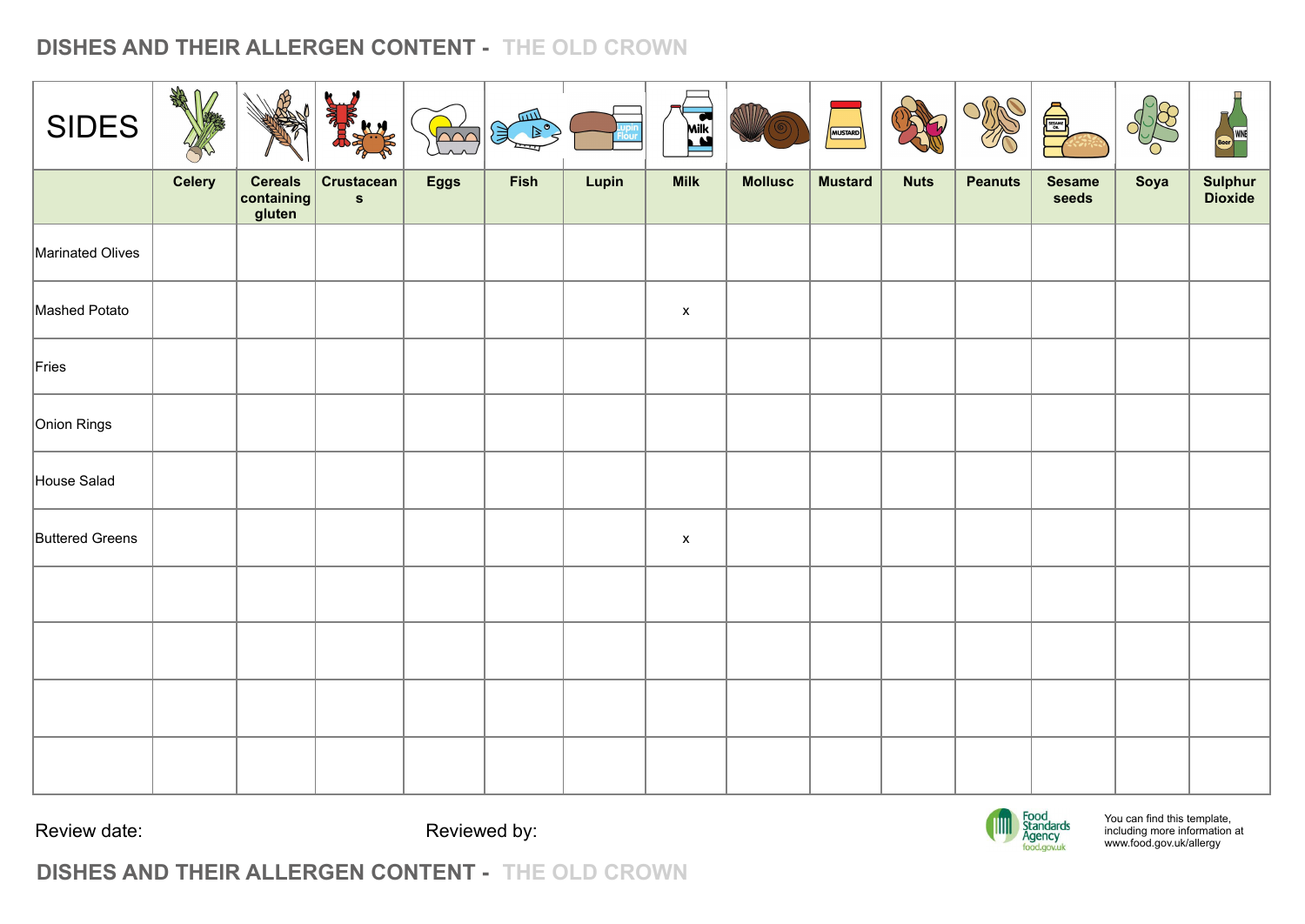| <b>MAINS</b>              | 绿八                 | 保                                      | <b>REAL</b><br>HH                 | $\overline{\triangle\!\!\!\!\triangle\!\!\!\!\triangle\!\!\!\!\triangle\!\!\!\!\triangle\!\!\!\!\triangle\!\!\!\!\triangle\!\!\!\!\triangle\!\!\!\!\triangle\!\!\!\!\triangle\!\!\!\!\triangle\!\!\!\!\triangle\!\!\!\!\triangle\!\!\!\!\triangle\!\!\!\!\triangle\!\!\!\!\triangle\!\!\!\!\triangle\!\!\!\!\triangle\!\!\!\!\triangle\!\!\!\!\triangle\!\!\!\!\triangle\!\!\!\!\triangle\!\!\!\!\triangle\!\!\!\!\triangle\!\!\!\!\triangle\!\!\!\!\triangle\!\!\!\!\triangle\!\!\!\!\triangle\!\!\!\!\triangle\!\!\!\!\triangle\!\!\!\!\triangle\!\!\!\!\triangle\!\!\!\!\triangle\!\!\!\!\triangle\!\!\!\!\triangle\!\!\!\!\triangle\!\!\!\!\$ | шv<br>ぼく           |                    | Milk               |                    | MUSTARD            |             | OMO            | é)                     |      | Beer WINE          |
|---------------------------|--------------------|----------------------------------------|-----------------------------------|---------------------------------------------------------------------------------------------------------------------------------------------------------------------------------------------------------------------------------------------------------------------------------------------------------------------------------------------------------------------------------------------------------------------------------------------------------------------------------------------------------------------------------------------------------------------------------------------------------------------------------------------------|--------------------|--------------------|--------------------|--------------------|--------------------|-------------|----------------|------------------------|------|--------------------|
|                           | <b>Celery</b>      | <b>Cereals</b><br>containing<br>gluten | <b>Crustacean</b><br>$\mathbf{s}$ | <b>Eggs</b>                                                                                                                                                                                                                                                                                                                                                                                                                                                                                                                                                                                                                                       | Fish               | Lupin              | <b>Milk</b>        | <b>Mollusc</b>     | <b>Mustard</b>     | <b>Nuts</b> | <b>Peanuts</b> | <b>Sesame</b><br>seeds | Soya | Sulphur<br>Dioxide |
| Sausage & Mash            | $\pmb{\mathsf{x}}$ | $\mathsf X$                            |                                   |                                                                                                                                                                                                                                                                                                                                                                                                                                                                                                                                                                                                                                                   |                    |                    | $\mathsf X$        |                    |                    |             |                |                        |      | $\mathsf X$        |
| Moules Marinera<br>Frites | $\mathsf X$        |                                        |                                   |                                                                                                                                                                                                                                                                                                                                                                                                                                                                                                                                                                                                                                                   |                    | $\pmb{\mathsf{x}}$ | $\pmb{\mathsf{x}}$ | $\pmb{\mathsf{x}}$ |                    |             |                |                        |      | $\pmb{\mathsf{x}}$ |
| Ham Hock                  | $\pmb{\mathsf{x}}$ |                                        |                                   | $\mathsf{x}$                                                                                                                                                                                                                                                                                                                                                                                                                                                                                                                                                                                                                                      |                    |                    |                    |                    | $\pmb{\mathsf{X}}$ |             |                |                        |      |                    |
| Fish & Chips              |                    |                                        |                                   |                                                                                                                                                                                                                                                                                                                                                                                                                                                                                                                                                                                                                                                   | $\pmb{\mathsf{x}}$ |                    | $\mathsf X$        |                    |                    |             |                |                        |      |                    |
| Tuna Niciose              |                    |                                        |                                   | $\pmb{\mathsf{x}}$                                                                                                                                                                                                                                                                                                                                                                                                                                                                                                                                                                                                                                | $\pmb{\mathsf{x}}$ |                    |                    |                    | $\pmb{\mathsf{X}}$ |             |                |                        |      |                    |
|                           |                    |                                        |                                   |                                                                                                                                                                                                                                                                                                                                                                                                                                                                                                                                                                                                                                                   |                    |                    |                    |                    |                    |             |                |                        |      |                    |
|                           |                    |                                        |                                   |                                                                                                                                                                                                                                                                                                                                                                                                                                                                                                                                                                                                                                                   |                    |                    |                    |                    |                    |             |                |                        |      |                    |
|                           |                    |                                        |                                   |                                                                                                                                                                                                                                                                                                                                                                                                                                                                                                                                                                                                                                                   |                    |                    |                    |                    |                    |             |                |                        |      |                    |
|                           |                    |                                        |                                   |                                                                                                                                                                                                                                                                                                                                                                                                                                                                                                                                                                                                                                                   |                    |                    |                    |                    |                    |             |                |                        |      |                    |
|                           |                    |                                        |                                   |                                                                                                                                                                                                                                                                                                                                                                                                                                                                                                                                                                                                                                                   |                    |                    |                    |                    |                    |             |                |                        |      |                    |



You can find this template, including more information [at](http://www.food.gov.uk/allergy) [www.food.gov.uk/allergy](http://www.food.gov.uk/allergy)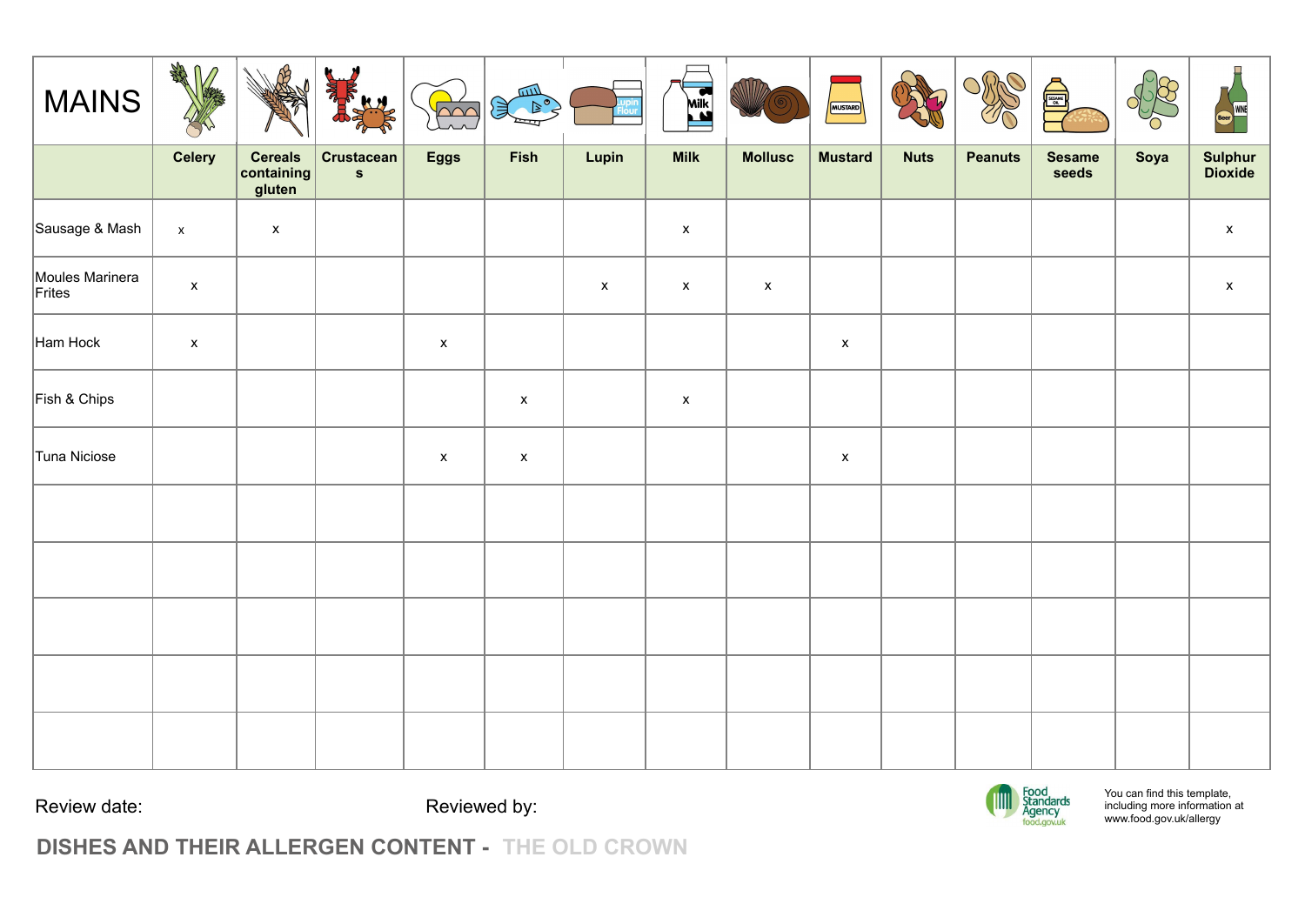| GRILL                    | 绿几                 | B                                      | <b>RANGE</b><br>A.H               | $\overline{\triangle\curvearrowright}$ | Search of |                    | Mik<br><b>List</b> |                | MUSTARD            |             | OMO<br>10      | de la propiet          |      | щ<br>WINE<br>(Beer) |
|--------------------------|--------------------|----------------------------------------|-----------------------------------|----------------------------------------|-----------|--------------------|--------------------|----------------|--------------------|-------------|----------------|------------------------|------|---------------------|
|                          | <b>Celery</b>      | <b>Cereals</b><br>containing<br>gluten | <b>Crustacean</b><br>$\mathbf{s}$ | <b>Eggs</b>                            | Fish      | Lupin              | <b>Milk</b>        | <b>Mollusc</b> | <b>Mustard</b>     | <b>Nuts</b> | <b>Peanuts</b> | <b>Sesame</b><br>seeds | Soya | Sulphur<br>Dioxide  |
| Steak Pomme<br>Frites    |                    |                                        |                                   |                                        |           |                    |                    |                |                    |             |                |                        |      |                     |
| OC Burger                |                    | $\pmb{\mathsf{x}}$                     |                                   | $\pmb{\mathsf{X}}$                     |           | $\pmb{\mathsf{x}}$ | $\mathsf X$        |                | $\pmb{\mathsf{x}}$ |             |                | $\mathsf X$            |      |                     |
| DFC Burger               |                    | $\pmb{\mathsf{x}}$                     |                                   | $\pmb{\mathsf{x}}$                     |           | $\pmb{\mathsf{x}}$ | $\pmb{\mathsf{x}}$ |                | $\pmb{\mathsf{x}}$ |             |                | $\pmb{\mathsf{x}}$     |      |                     |
| Chicken<br>Shawarma      | $\pmb{\mathsf{x}}$ | $\pmb{\mathsf{x}}$                     |                                   |                                        |           | $\pmb{\mathsf{X}}$ |                    |                | $\pmb{\mathsf{x}}$ |             |                |                        |      | $\pmb{\mathsf{X}}$  |
| Vegan Kebab              |                    | $\pmb{\mathsf{x}}$                     |                                   |                                        |           | $\mathsf X$        |                    |                | $\pmb{\mathsf{x}}$ |             |                | $\pmb{\mathsf{X}}$     |      | $\pmb{\mathsf{x}}$  |
| Crispy Celeriac<br>Steak | $\pmb{\mathsf{x}}$ |                                        |                                   | $\pmb{\mathsf{x}}$                     |           | $\pmb{\mathsf{x}}$ | $\mathsf X$        |                | $\pmb{\mathsf{x}}$ |             |                |                        |      | $\pmb{\mathsf{x}}$  |
|                          |                    |                                        |                                   |                                        |           |                    |                    |                |                    |             |                |                        |      |                     |
|                          |                    |                                        |                                   |                                        |           |                    |                    |                |                    |             |                |                        |      |                     |
|                          |                    |                                        |                                   |                                        |           |                    |                    |                |                    |             |                |                        |      |                     |
|                          |                    |                                        |                                   |                                        |           |                    |                    |                |                    |             |                |                        |      |                     |

Review date:  $\qquad \qquad$  Reviewed by:



You can find this template, including more information [at](http://www.food.gov.uk/allergy) [www.food.gov.uk/allergy](http://www.food.gov.uk/allergy)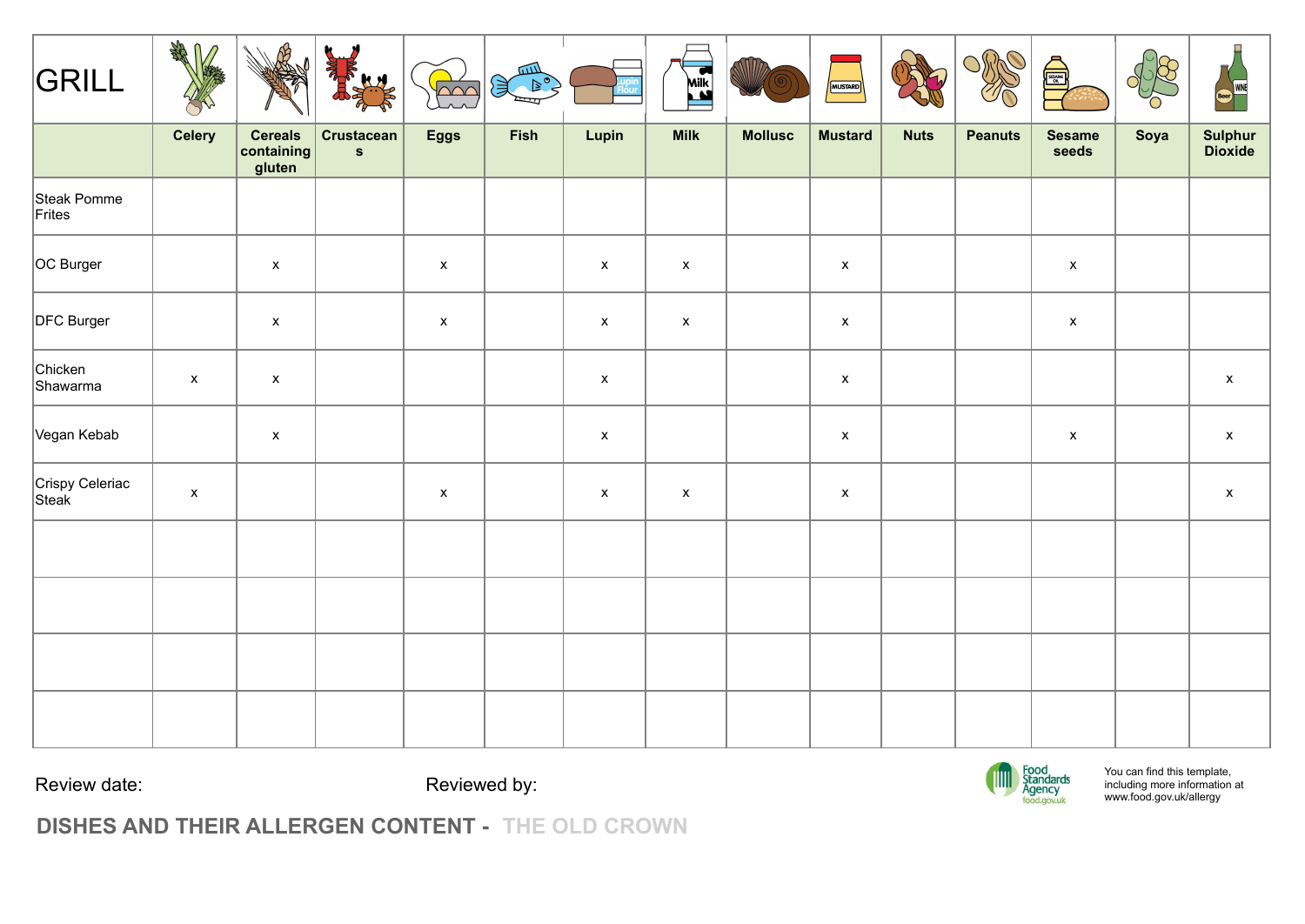| DESSE         | 绿几个           | ଐ                                      | Ŋ<br>I RELY                       | $\overline{\triangle\curvearrowright}$ | 皿<br>実 |                    | <b>Milk</b>               |                | MUSTARD        |             |                | $\begin{bmatrix} \frac{1}{2} \\ \frac{1}{2} \\ 0 \end{bmatrix}$ |      | $\Box$<br><b>MINE</b><br>Beer) |
|---------------|---------------|----------------------------------------|-----------------------------------|----------------------------------------|--------|--------------------|---------------------------|----------------|----------------|-------------|----------------|-----------------------------------------------------------------|------|--------------------------------|
|               | <b>Celery</b> | <b>Cereals</b><br>containing<br>gluten | <b>Crustacean</b><br>$\mathbf{s}$ | <b>Eggs</b>                            | Fish   | Lupin              | <b>Milk</b>               | <b>Mollusc</b> | <b>Mustard</b> | <b>Nuts</b> | <b>Peanuts</b> | <b>Sesame</b><br>seeds                                          | Soya | Sulphur<br>Dioxide             |
| Hot Waffle    |               |                                        |                                   | $\pmb{\mathsf{X}}$                     |        | $\pmb{\mathsf{x}}$ | $\boldsymbol{\mathsf{X}}$ |                |                |             |                |                                                                 |      |                                |
| Brownie       |               |                                        |                                   |                                        |        |                    |                           |                |                |             |                |                                                                 |      |                                |
| Sticky Toffee |               |                                        |                                   |                                        |        | $\pmb{\mathsf{x}}$ | $\boldsymbol{\mathsf{x}}$ |                |                |             |                |                                                                 |      |                                |
|               |               |                                        |                                   |                                        |        |                    |                           |                |                |             |                |                                                                 |      |                                |
|               |               |                                        |                                   |                                        |        |                    |                           |                |                |             |                |                                                                 |      |                                |
|               |               |                                        |                                   |                                        |        |                    |                           |                |                |             |                |                                                                 |      |                                |
|               |               |                                        |                                   |                                        |        |                    |                           |                |                |             |                |                                                                 |      |                                |
|               |               |                                        |                                   |                                        |        |                    |                           |                |                |             |                |                                                                 |      |                                |
|               |               |                                        |                                   |                                        |        |                    |                           |                |                |             |                |                                                                 |      |                                |
|               |               |                                        |                                   |                                        |        |                    |                           |                |                |             |                |                                                                 |      |                                |

Review date:  $\qquad \qquad$  Reviewed by:



You can find this template, including more information [at](http://www.food.gov.uk/allergy) [www.food.gov.uk/allergy](http://www.food.gov.uk/allergy)